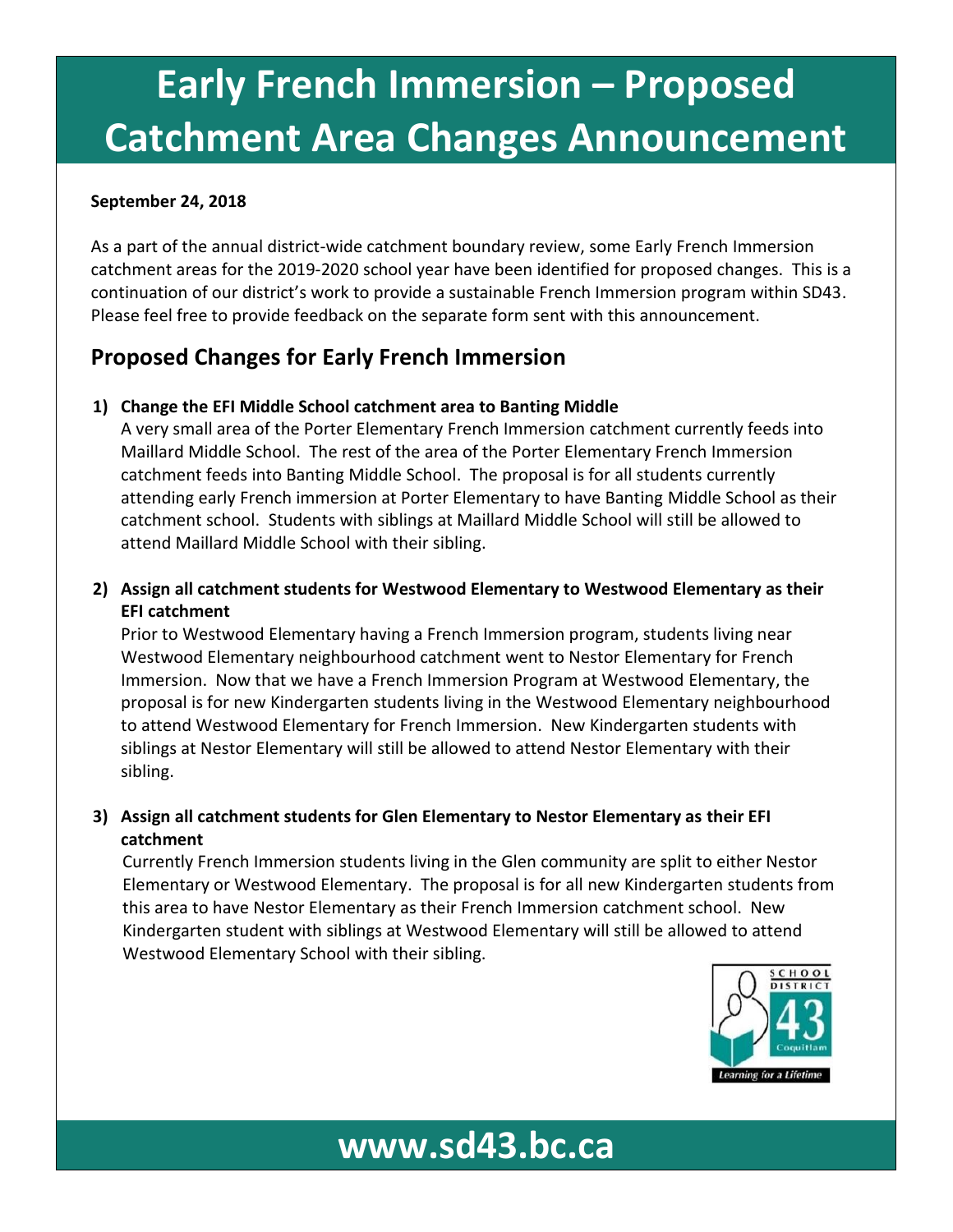## **Proposal 1 - Change the EFI Middle School catchment area to Banting Middle**

A very small area (shown within the red rectangle) of the Porter Elementary French Immersion catchment area (highlighted in blue) currently feeds into Maillard Middle School. The rest of the area of the Porter Elementary French Immersion catchment feeds into Banting Middle School (shown within the red circle). The proposal is for all students currently attending early French immersion at Porter Elementary to have Banting as their French Immersion Middle school catchment area. Students with siblings at Maillard Middle School will still be allowed to attend Maillard Middle School with their sibling.

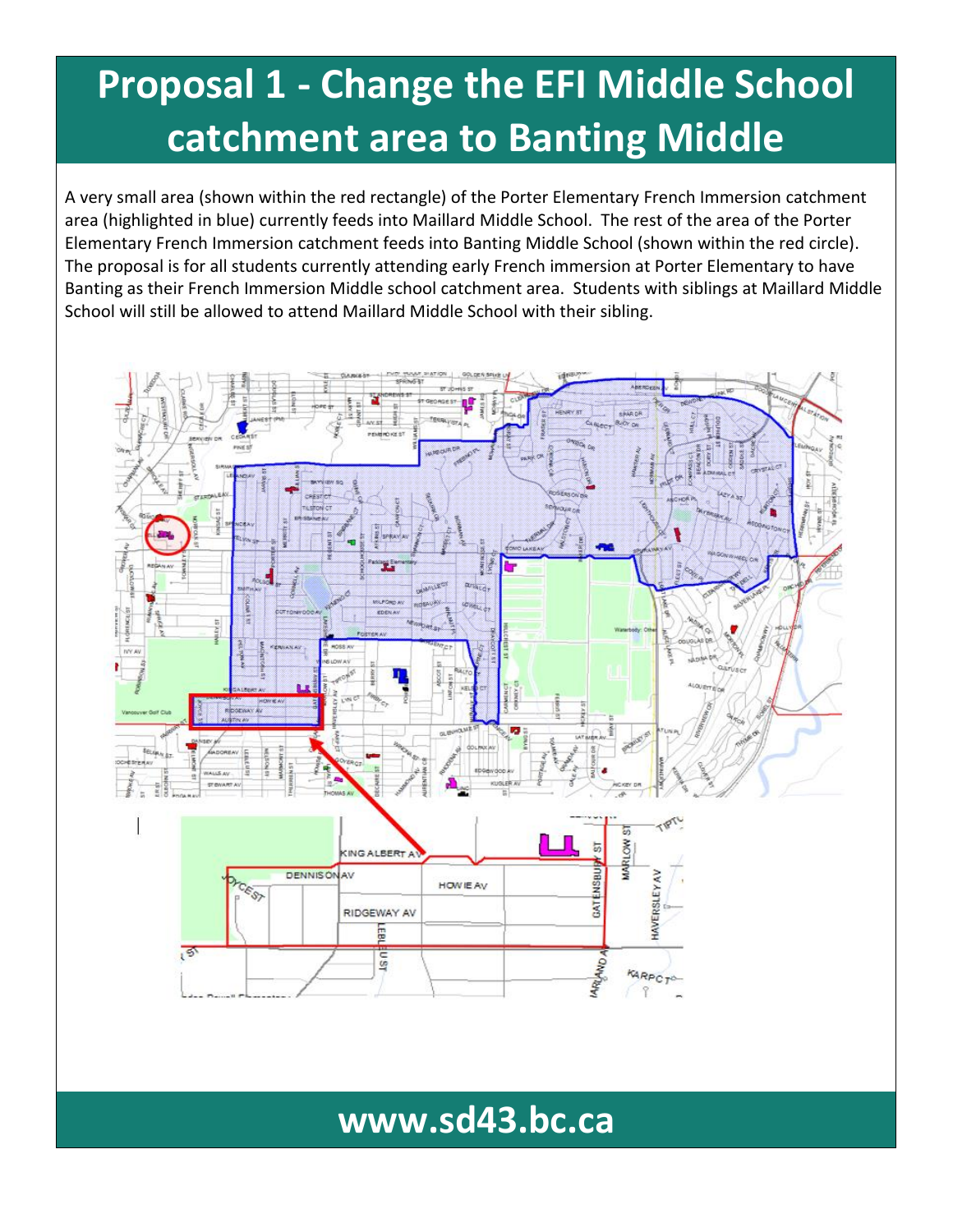## **Proposal 2 - Assign all catchment students for Westwood Elementary to Westwood Elementary as their EFI catchment**

Prior to Westwood Elementary having a French Immersion program, students residing in the Westwood Elementary neighbourhood catchment (highlighted in red) went to Nestor Elementary for French Immersion. Now that we have a French Immersion Program at Westwood, the proposal is for new Kindergarten students living in the Westwood Elementary neighbourhood catchment to attend Westwood Elementary (shown within the blue circle) for French Immersion. New Kindergarten students with siblings at Nestor Elementary will still be allowed to attend Nestor Elementary with their sibling.